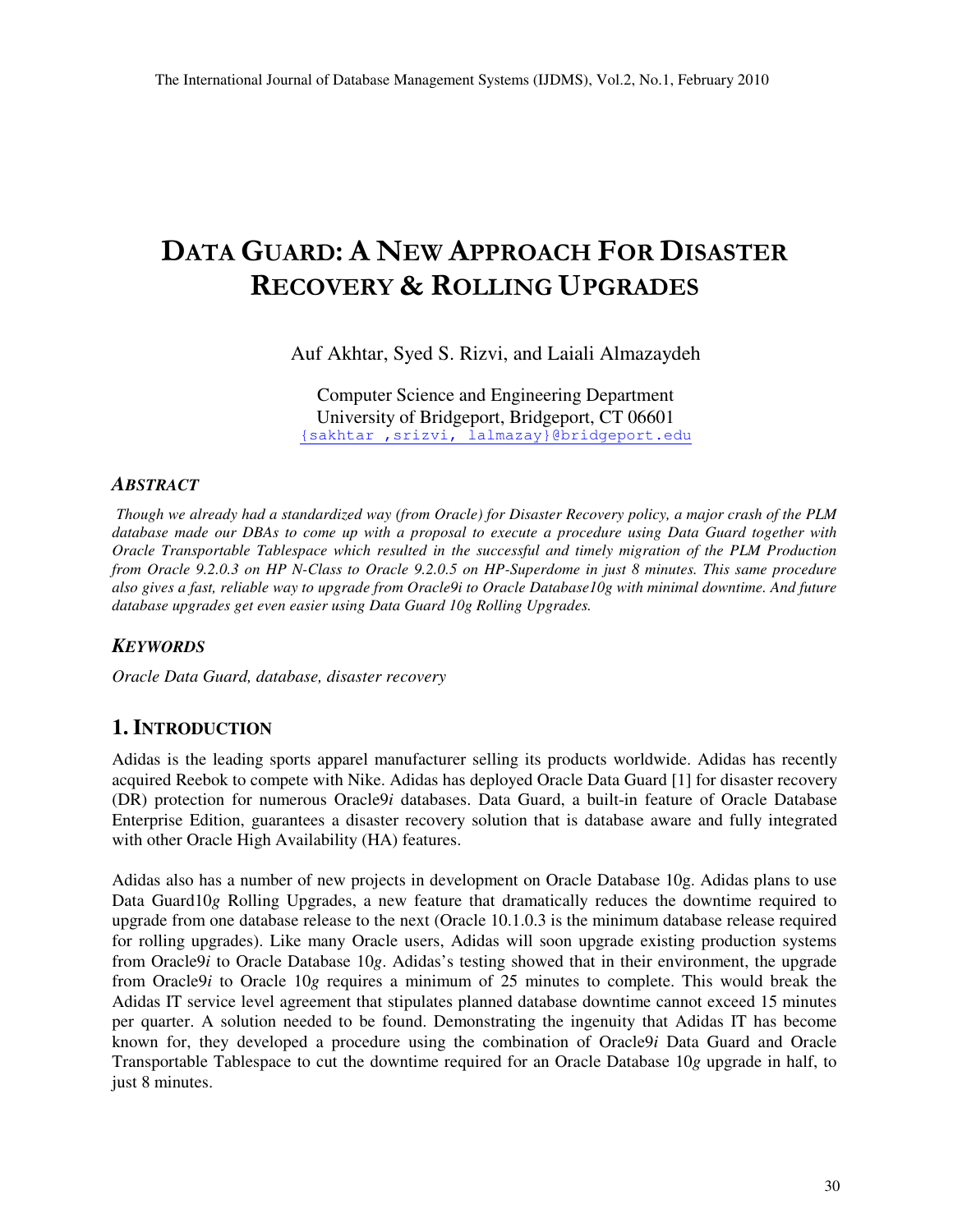## **2. ADIDAS HIGH AVAILABILITY AND DISASTER RECOVERY STRATEGY**

Adidas protects against CPU failures by using Oracle Real Application Clusters (RAC) for all database services, and implementing full application service redundancy in multiple nodes for the application tier. In addition, the Adidas Data Center is compartmented into 6 fully independent cells, each completely autonomous from the other with regards to power and cabling. All hardware components are distributed across these cells in a fully redundant mode: two fully independent networks, at least two production machines, redundant disk enclosures, etc. The application components are also distributed in a redundant mode over this same infrastructure. For example, each of the two RAC instances is implemented in different LPARS residing in different cells.

This design addresses all the possible single failures that could impact availability [3]. Data Guard Redo Apply is used to maintain a transactionally consistent, physical copy of each Oracle database at a remote DR site located 30km from the primary data center. Data Guard SQL Apply is also used to maintain copies of production databases for reporting purposes. The reporting databases take advantage of SQL Apply's ability to provide read access at the same time as it is applying updates received from the production database. Traditional disk replication is used for application and other components, and for any data that resides outside of the Oracle Database [4, 5]. Against this backdrop, Adidas is preparing to upgrade from Oracle9*i* to Oracle Database 10*g*. The upgrade procedure must address the following requirements:

#### **2.1 Adidas Upgrade Requirements**

• Total database downtime for planned maintenance must be less than 15minutes/quarter. Upgrading from Oracle9i to Oracle Database 10g can not exceed this 15 minute window.

• One of the first databases to be upgraded supports the Adidas Electronic Ticketing Server. It has 42 table spaces and is approximately 174 GB in size.

• In the event that anything goes wrong with a database upgrade, Adidas must be able to fall back to their previous environment without exceeding the maximum allowed 15 minutes of downtime.

## **3. ADIDAS UPGRADE PROCEDURE**

Adidas utilizes the following steps to upgrade to Oracle Database 10*g*:

Step 1: A Redo Apply standby database (physical standby) is created on a separate system running Oracle9*i.* Standard procedures are used to instantiate the standby database from a hot backup taken of the primary production database.

The primary database is configured to ship redo data to the standby using Data Guard LGWR ASYNC transport services. LGWR ASYNC ships redo data to the standby server as it is committed using an asynchronous process. The standby database receives the redo data and writes it to standby redo logs (SRLs). Then following a log switch on the primary, Data Guard archives the SRL and completes the process of applying the redo data to the standby database.

Note that the process used by Data Guard to maintain the standby copy of the production database is significantly different from that used by remote mirroring solutions such as SRDF. SRDF must replicate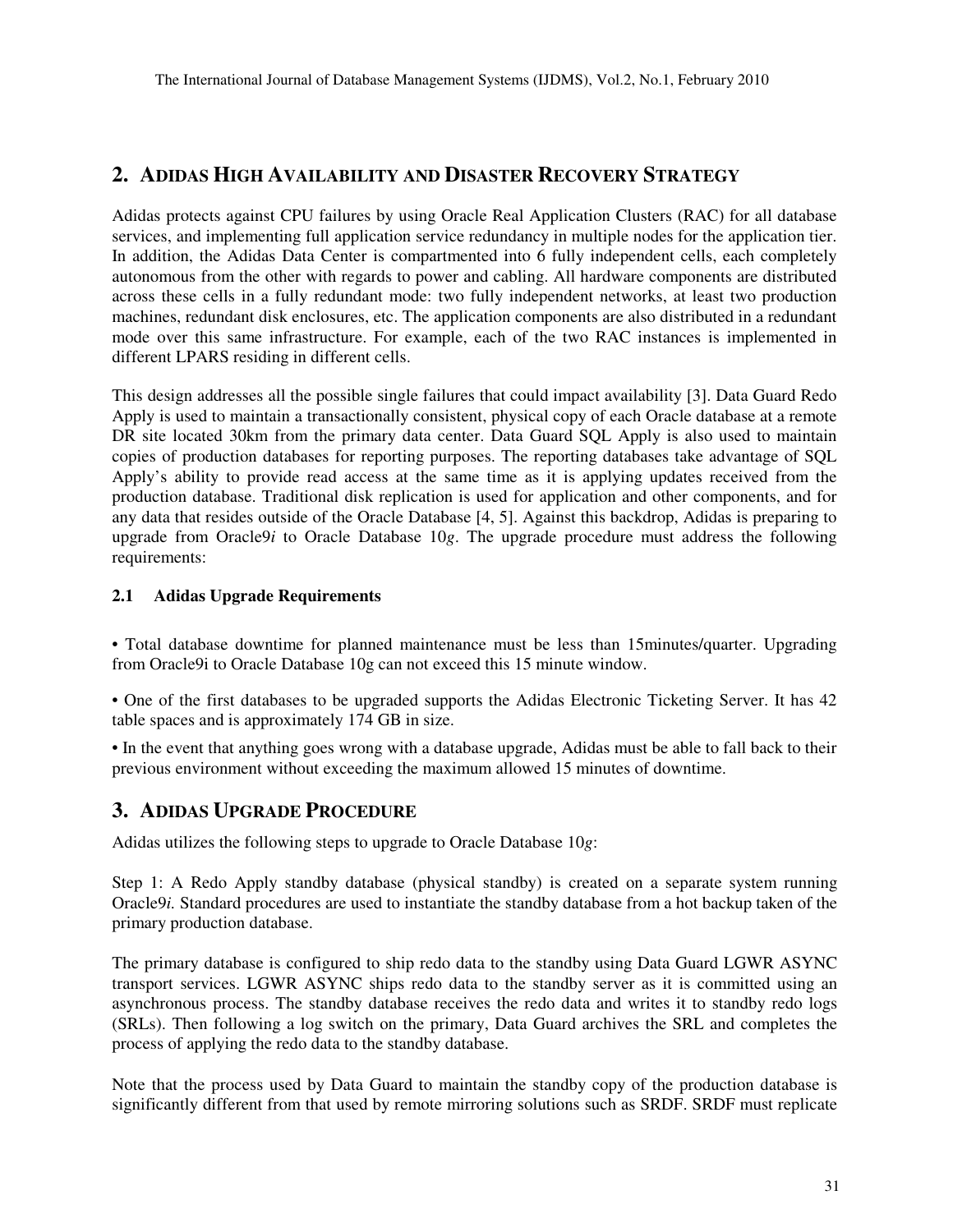every I/O to all database files, online logs, archive logs and the control file. This means that remote mirroring sends each database change at least three times to the remote site (compared to once for Data Guard), increasing network I/O significantly.

Step 2: The "shell" of an Oracle 10g database is created on the standby system using the same metadata structure as the primary database but with no data. (Figure 1).



Figure 1. Instantiation of the standby database and metadata structure

Step 3: When ready to upgrade, a logs switch is done on the primary insuring that all redo in Data Guard's asynchronous buffer has been shipped to the standby database. The application is then shutdown and the primary database is closed. A standard Data Guard failover operation is performed. This completes the process of applying all of the redo received by the standby server to the standby database. The standby database is then brought up in the primary role and opened for read/write access. This enables Transportable Tablespace to write to the database. Simple commands are used to execute the failover process:

SQL> alter database recover managed standby database finish; SQL> alter database commit to switchover to primary; SQL> shutdown immediate; SQL> startup;

In parallel with the above steps, the application is restarted on the "empty" Oracle 10g database.

Step 4: Export and Transportable Tablespace are used to move the tablespaces from the Oracle9i standby database to the new Oracle Database 10g shell. This is a two-step process. First set the tablespaces that are involved to be read only. Confirm that the tablespaces involved are self-contained as follows:

SQL> EXECUTE SYS.DBMS\_TTS.TRANSPORT\_SET\_CHECK ('users,tools',TRUE,TRUE); SQL> SELECT \* FROM SYS.TRANSPORT\_SET\_VIOLATIONS;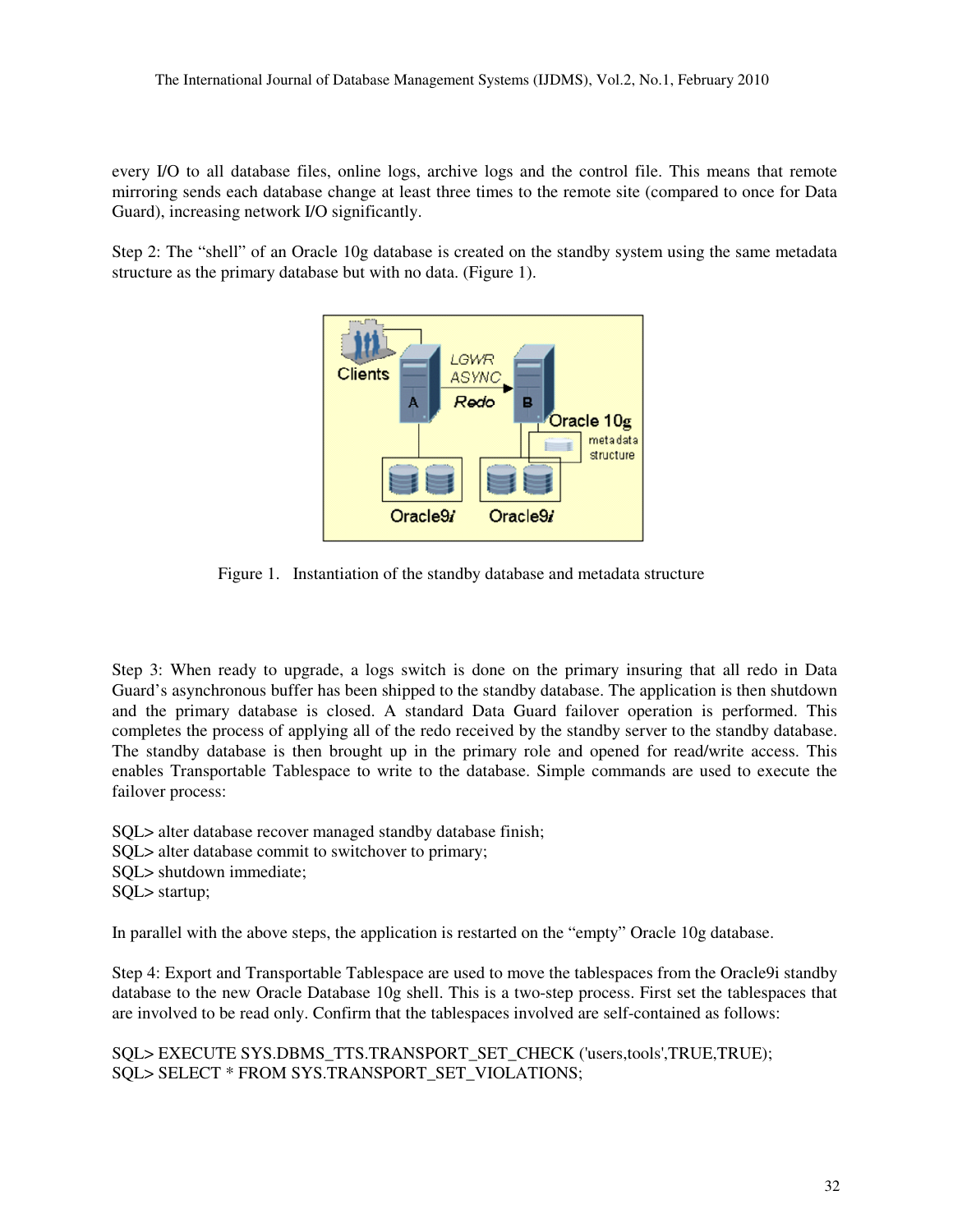This query should return no rows, identifying that there are no dependencies beyond these Tablespaces. Secondly, create the transportable table set using export. Note this doesn't export the data itself just the metadata. Also do a full export of the database but specify ROWS=n so that only the metadata is exported. This will ensure that all the objects such as packages, procedures etc that will exist in the new Oracle 10g Database.

% exp SYS/oracle TRANSPORT\_TABLESPACE=y TABLESPACES=(users,tools) \ TTS\_FULL\_CHECK=y % exp SYSTEM/oracle FULL=y FILE=full.dmp ROWS=n

Step 5: Import the Tablespaces into the new Oracle 10g database. Since the Tablespaces are on the same system no data needs to be copied from one location to another.

The Tablespaces are "plugged" into the new Oracle 10g database. Import the full import that you took earlier.

```
% imp SYS/oracle TRANSPORT_TABLESPACE=y FILE=expat.dmp
DATAFILES=('/oracle/oradata/users01.dbf','/oracle/oradata/tools01.dbf')
% imp SYS/oracle FILE=full.dmp ignore=y
```
Figure 2 illustrates steps 3-5, requiring total downtime of 13 minutes

Step 6: The upgrade is complete. All that remains is to point users at application that is already running with the new Oracle 10g database.



Figure 2. Export metadata to Oracle 10g, plug in data files

Step 7: The final step in the process is to take a hot backup of the new Oracle 10g version of the production database, and instantiate a physical standby at the remote DR site.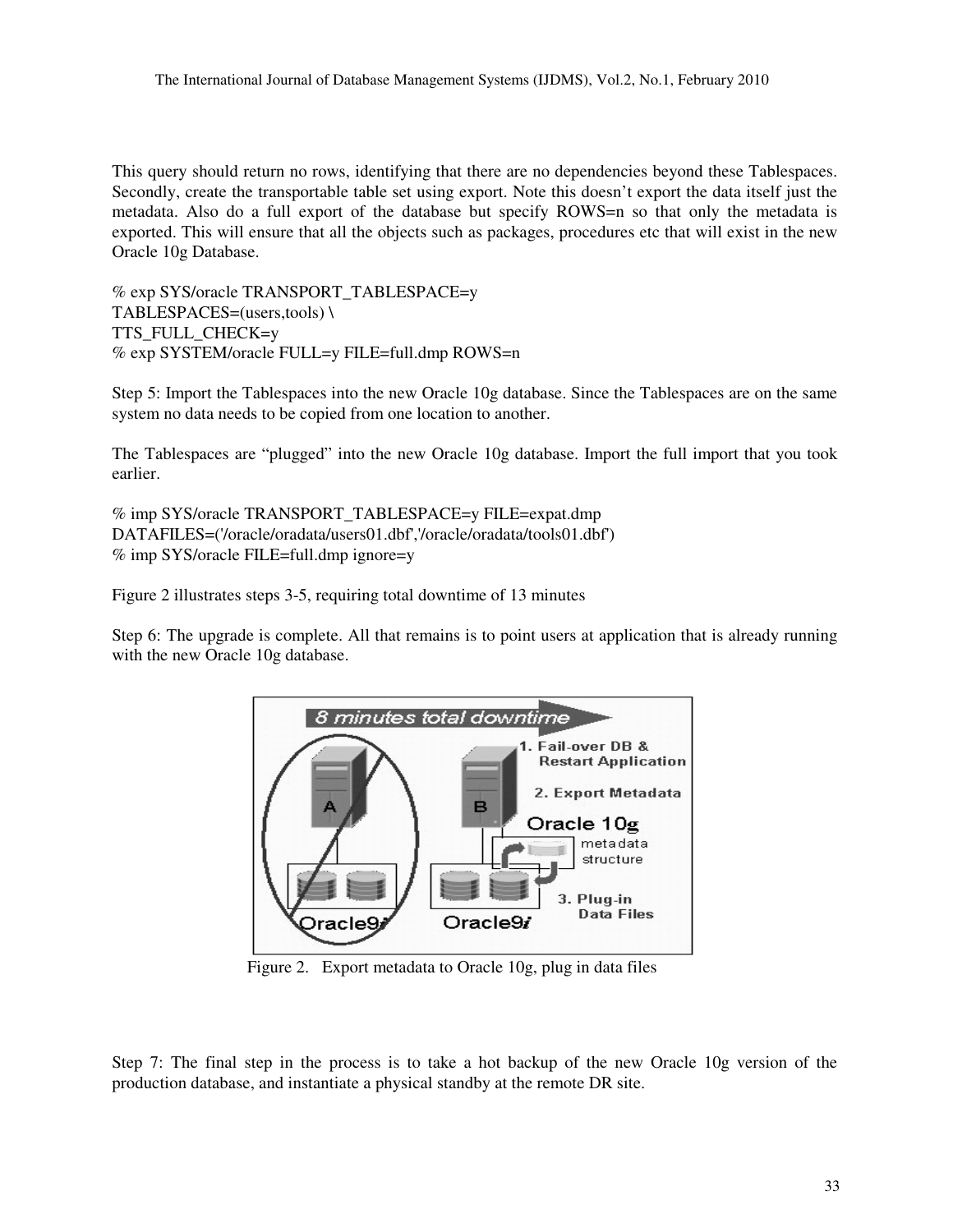#### **3.1. Fallback Scenario**

Should any problems occur while the upgrade is being done which would result in a more downtime than allowed, the original Oracle9i database is started, the application is pointed at it and restarted – and the upgrade is deferred to a later time.

#### **3.2. Transportable Tablespace**

The Oracle Transportable Tablespace [2] feature allows users to move a user Tablespace quickly across Oracle databases. It is the most efficient way to move bulk data between databases. In the Adidas example above, the data does not move, it is simply "un-plugged" from the Oracle9i database, and "plugged" into Oracle Database 10g.

Moving data using Transportable Tablespace is much faster than performing either an export/import or unload/load of the same data. This is because transporting a Tablespace only requires the copying of data files and integrating the Tablespace structural information. Transportable Tablespace can also be used to move both table and index data, thereby avoiding the index rebuilds required when importing or loading table data as shown in Fig. 3.



Figure 3. Upgrade complete- Production running on Oracle 10g

Adidas has used Transportable Tablespace in the example above to assist in database migration. Additional uses include:

- Exporting and importing partitions in data warehousing tables
- Publishing structured data on CDs
- Copying multiple read-only versions of a Tablespace on multiple databases
- Archiving historical data
- Performing Tablespace point-in-time-recovery (TSPITR)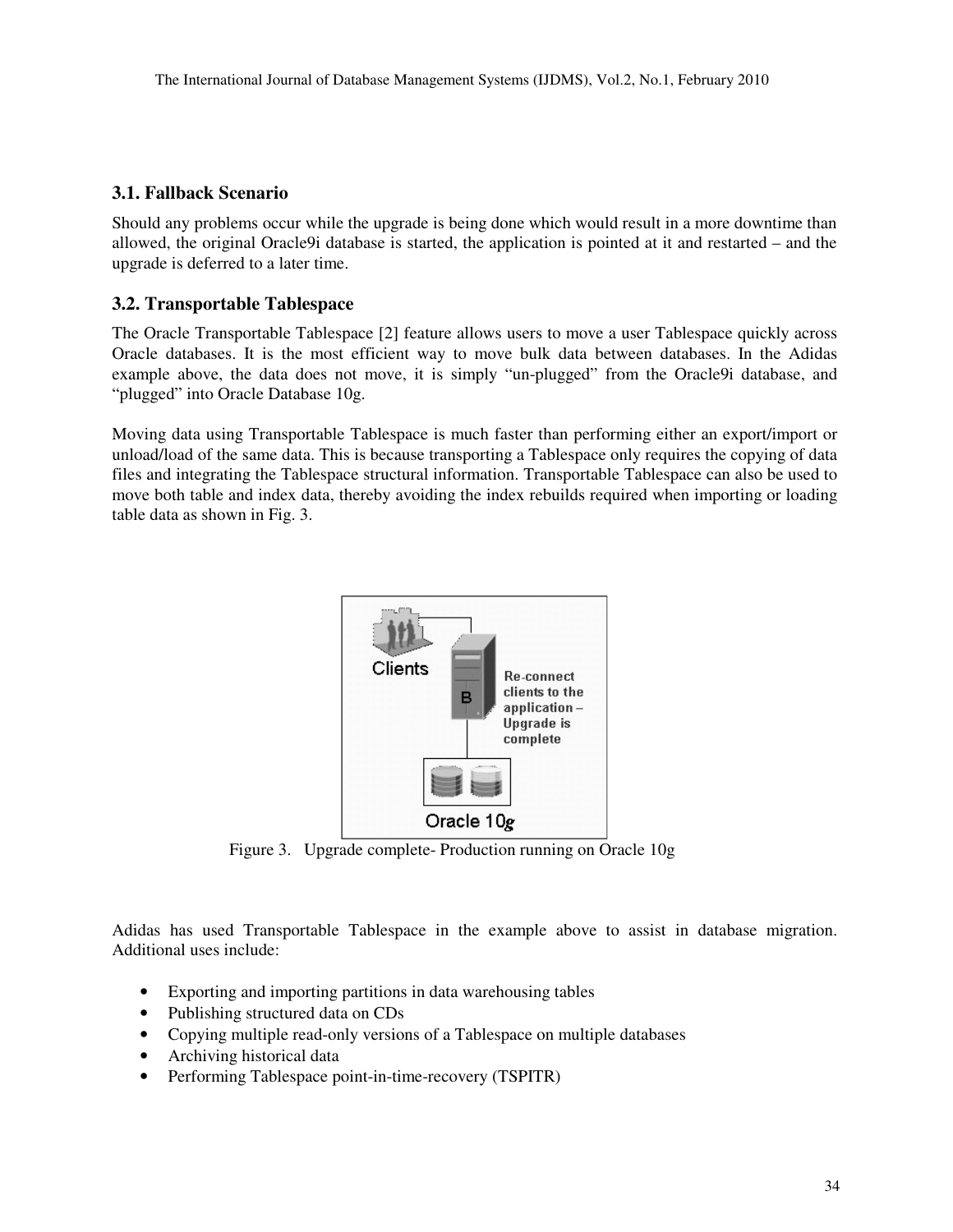Oracle9i Tranportable Tablespace also provided Adidas with a significant degree of flexibility. In one example, Adidas was able to transport Tablespaces from Oracle single instance (non-RAC) running on HP N-Class with HP Logical Volume Manager, to Oracle RAC running in HP Superdome with Veritas Cluster Volume Manager. However, Oracle9i still required both source and target databases to be on the same OS platform. Oracle Database 10g adds cross platform support to Transportable Tablespace, enabling users to transport Tablespaces across OS platforms. This functionality can be used to:

- Provide an easier and more efficient means for content providers to publish structured data and distribute it to customers running Oracle on a different platform
- Simplify the distribution of data from a data warehouse environment to data marts which are often running on smaller systems on different platforms
- Enable the sharing of read only Tablespaces across a heterogeneous cluster (the nodes must have same endianess)
- Allow a database to be migrated from one platform to another (use with Data Pump or Import/Export)

If the source platform and the target platform are of different endianness, then an additional conversion step can be automated using RMAN on either the source or target platform to convert the Tablespace being transported to the target format. If they are of the same endianness, then no conversion is necessary and Tablespaces can be transported as if they were on the same platform.

### **3.3. Data Guard 10g & Rolling Upgrades**

Data Guard10g (from release 10.1.0.3 and forward), is an out-of-the-box solution for rolling database upgrades that greatly simplifies the above process and dramatically reduce total database downtime.

The Data Guard 10g Rolling Upgrade process begins in a similar fashion using standard Data Guard procedures to instantiate a standby database, but then differs by using Data Guard SQL Apply to create a logical copy of the primary database. Once the standby has been created and Data Guard is shipping redo data from primary to the standby database, the rolling upgrade process is executed as follows:

1. Stop SQL Apply on the standby database and upgrade the Oracle database software on the standby to version "n+1". The primary database continues to process transactions. Redo accumulates on the primary server while the upgrade process proceeds to the next step.

2. SQL Apply is restarted on the standby database, and the Data Guard configuration operates in mixed mode (Oracle version "n" on the primary, and "n+1" on the standby). Data Guard automatically resynchronizes the two databases, making the standby database current with the latest transactions from the primary database. Production then continues for a period of time in this mixed mode until the DBA staff is confident that the new Oracle release is operating as expected. Through this phase of the upgrade, there has been zero application downtime. The upgrade process then proceeds to the next step.

3. Perform a standard Data Guard switchover, reversing the role of the standby server to that of the "new" primary. This is the first and only time during the upgrade process where downtime is required. Total database downtime is no greater than the time it takes to complete the switchover process, a task that is completed in seconds when following Oracle best practices. Activate user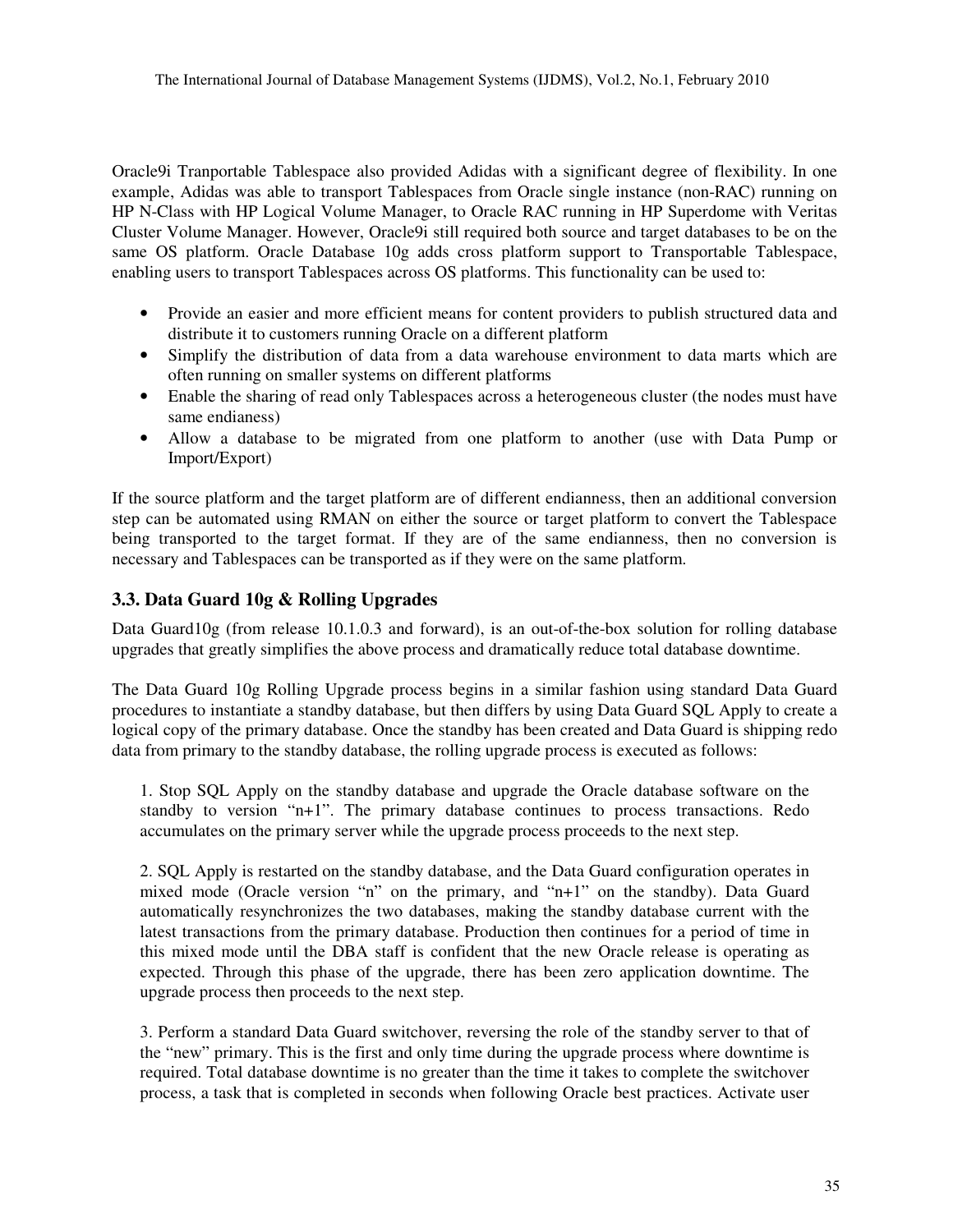applications and services on the new primary database. If everything behaves as expected – complete the upgrade process by proceeding to step 4. If there are problems that cannot be quickly resolved, simply open the previous primary database, switch users back and start over.

4. Everything has checked out, the new primary is running production as expected. Now it is time to complete the process and upgrade the original primary (now the new standby database). Halt SQL Apply on the new standby. Upgrade the Oracle database software to version n+1. Restart SQL Apply and allow Data Guard to automatically bring the new standby completely up to date with the new primary. As with steps 1 and 2, step 4 requires zero downtime for the production application.

#### **4. CONCLUSION**

Adidas has expanded on its success with Data Guard as a DR solution, and is using it together with Transportable Tablespace to reduce database downtime and achieve service level agreements as they upgrade Oracle9i databases to Oracle Database 10g. Data Guard 10g utilizes similar principles to implement rolling database upgrades that simplify the previous, "hand crafted" process with a standard, out-of-the-box solution. Most importantly, Data Guard 10g Rolling Upgrades reduce database downtime to near zero.

## **REFERENCES**

- [1] Sergio Marti, T.J. Giuli, Kevin Lai, and Mary Baker. Mitigating routing misbehavior in mobile ad hoc networks. In Proceedings of MOBICOM 2000, pages 255–265, 2000.
- [2] Y. Hu D. Johnson, D. Maltz. The dynamic source routing protocol for mobile ad hoc networks (dsr). http://www.ietf.org/internetdrafts/ draft-ietf-manet-dsr-09.txt, April 2003.
- [3] Qi He, Dapeng Wu, and Pradeep Khosla. SORI: A secure and objective reputation -based incentive scheme for ad hoc networks. In IEEE Wireless Communications and Networking Conference (WCNC 2004), Atlanta, GA, USA, March 2004.
- [4] Sergio Marti, T.J. Giuli, Kevin Lai, and Mary Baker. Mitigating routing misbehavior in mobile ad hoc networks. In Proceedings of MOBICOM 2000, pages 255–265, 2000.
- [5] Pietro Michiardi and Refik Molva. CORE: A collaborative reputation mechanism to enforce node cooperation in mobile ad hoc networks. Sixth IFIP conference on security communications, and multimedia (CMS 2002), Portoroz, Slovenia. 2002.

#### **Author**

**SYED S. RIZVI** is a Ph.D. student of Computer Engineering at the University of Bridgeport. He received a B.S. in Computer Engineering from Sir Syed University of Engineering and Technology and an M.S. in Computer Engineering from Old Dominion University in 2001 and 2005 respectively. In the past, he has done research on bioinformatics projects where he investigated the use of Linux based cluster search engines for finding the desired proteins in input and outputs sequences from multiple databases. For last one year, his research focused primarily on the modeling and simulation of wide range parallel/distributed systems and the web based training applications. Syed Rizvi is the author of 75 scholarly publications in various areas. His current research focuses on the design, implementation and comparisons of algorithms in the areas